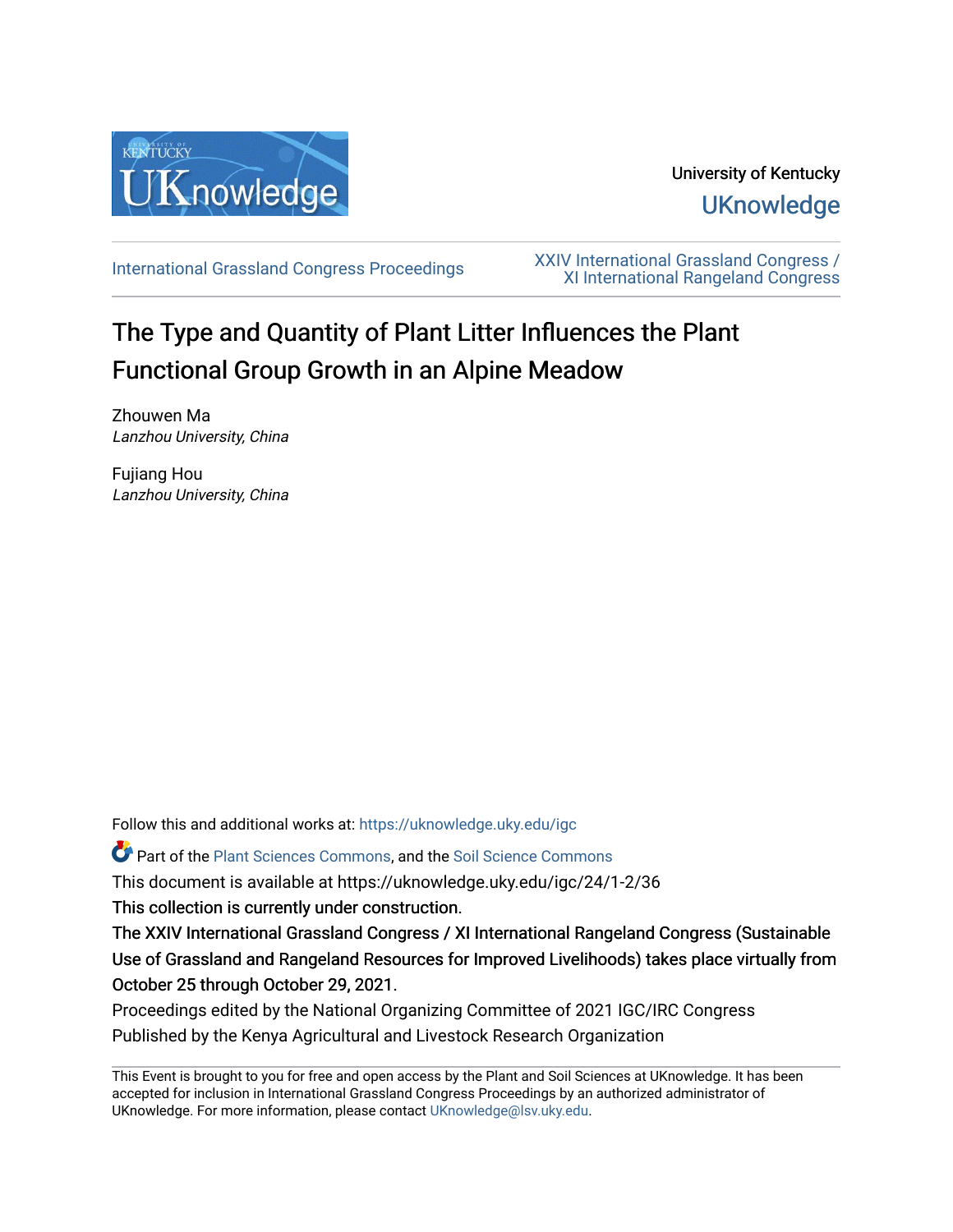# **The type and quantity of plant litter influences the plant functional group growth in an alpine meadow**

## **Zhouwen Ma, Fujiang Hou\***

State Key Laboratory of Grassland Agro-ecosystems, Key Laboratory of Grassland Livestock Industry Innovation, Ministry of Agriculture and Rural Affairs, College of Pastoral Agriculture Science and Technology, Lanzhou University, Lanzhou, China \* Corresponding author email: [cyhoufj@lzu.edu.cn](mailto:cyhoufj@lzu.edu.cn)

**Key words:** Grassland, plant litter, plant functional group, alpine meadow

#### **Introduction**

Plant functional group (PFG) diversity in a grassland is an important measure of productivity and health. Litter is known to be major driving factors of soil-grass feedbacks in natural grassland. The shift in PFG composition is a significant change that can result many ecological consequences such as litter composition and dynamics (Dong et al., 2019). Decomposition of litter can affect the nutrient and allelochemicals cycling of soil, which affects seed germination and establishment of seedlings (Yuan et al., 2015). Furthermore, PFG characteristics can vary via inputs of the quality or quantity of litter (Galvánek & Lepš, 2012). These compositional changes can result in variation heterogeneity of community PFG composition. More recently, alpine grasslands have undergoing retrogressive succession of spread and dominance by unpalatable noxious weeds, accumulating large amount of litter (Tang et al. 2015). However, quantitative tests of their importance in community dynamics are lacking, and their effects on the PFG characteristics of this special ecosystem are unknown. In this study, we investigated the effects of three species litter representing different successional stages of grassland on dynamics of PFG structure. Our aim was to elucidate the potentially interactive relationships between litter mass and litter species of different stage at PFG characteristics that can provide insights for sustainable management of grasslands.

#### **Materials and Methods**

The study was conducted at the Qinghai-Tibet Plateau Research Base of Southwest Minzu University (31°47'34" N, 102°33'07" E, 3485 m.a.s.l.), China. The study area belongs to continental monsoon climate. Annual mean temperature is 1.4°C and mean annual precipitation is 791.95mm. The soil type is classified as Mat Cry-gelic Cambisols. A randomized complete block design was used in the experiment with four replications of each treatment. Each plot was 2 \* 2 m and the buffer of each plot was 1 m. During the early plant growing season in May 2019, we added five levels of litter mass (0, 100, 200, 400 and 600 g/m<sup>2</sup> ) of *Elymus nutans* (En), *Kobresia setchwanensis* (Ks), *Ligularia virgaurea* (Lv). PFG (grasses, sedges, legumes and forbs) composition,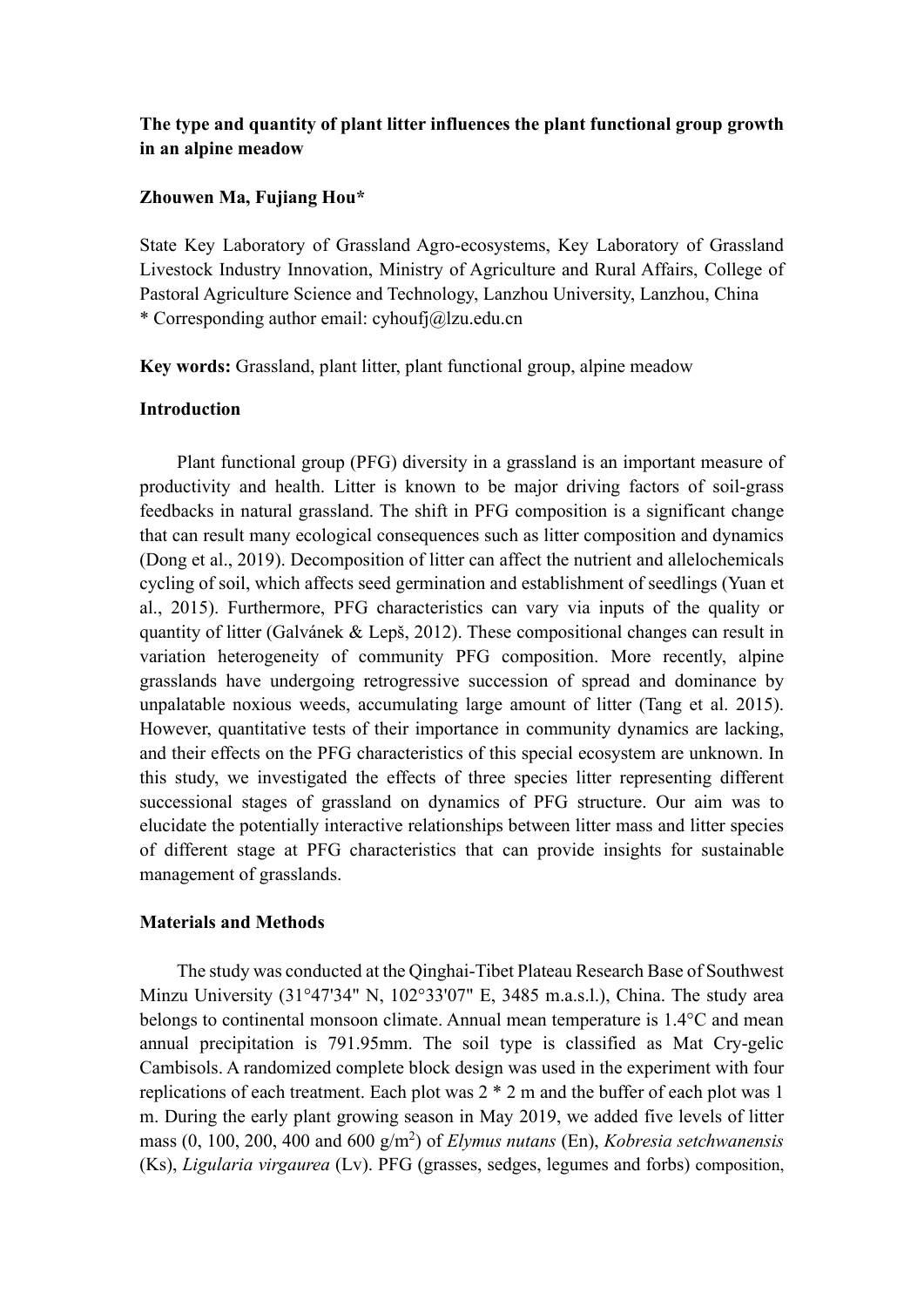coverage, height, aboveground biomass were then measured by randomly selected 0.5 \* 0.5 m sample quadrats within each plot during the peak growing season in mid-August 2019. We used ANOVA to test statistically significant effects. Means were separated by the LSD test at the 5% probability level, using SPSS software version 20.5 (SPSS Inc., Chicago, IL, USA).

#### **Results & Discussion**

We found that litter addition significantly impacted the PFG characteristics however these impacts varied with litter species, the mass of the added litter and the type of PFG (Figure 1). Litter addition did not impact the plant species richness of grasses, sedges and legumes but for forbs decreased with increasing mass of added litter  $(P<0.05)$ . Species richness of forbs were significantly higher in Ks litter addition than Lv (*P*<0.05) (Figure 1a). Greater litter mass addition may reduce species recruitment and seedling establishment of forb, other functional groups are clonal plants and will not be affected. Litter addition had no significant effect on plant height of all PFGs (Figure 1b). The relative biomass and coverage of grasses and legumes significantly increased with the increasing mass of added litter, while the relative biomass and coverage of forbs significantly decreased with increase litter mass (*P*<0.05). The reduction in forbs relative biomass was partly attributable to the decrease in the coverage for the forbs. The greater coverage of litter mass increased the physical and chemical effects of litter inhibit the growth of vegetation, thereby reducing the coverage of forbs. In addition, litter addition caused competitive species (grasses and upper layer forbs) to grow rapidly, suppressing the forbs biomass accumulation of species located in the lower layer of the plant community. As a consequence, plant functional composition (relative biomass and relative coverage) was altered. The relative biomass and coverage of sedges were significantly higher in Lv addition than Ks and En. The relative coverage of grasses was significantly lower in Ly addition than Ks and En  $(P< 0.05)$ . The physical and chemical differences of litter type may produce differences in decomposition and plant community structure. Thus, the different feedback for different functional groups by litter type, it is possible that changes in light, nutrient and allelochemicals availability that were caused by the litter, drove a shift in vegetation composition by impacting on recruitment and on plant growth.

## **Conclusions & Implications**

Our study demonstrates that litter species and mass are major drivers that influences the PFG composition in an alpine grassland, highlighting the importance of litter in maintaining grassland PFG structure and ecosystem functions. Litter dynamics may have the potential to shift PFG succession of the plant community, as the vegetation-litter feedbacks in alpine grasslands in the QTP can provide insights for use of litter and improvement of grassland ecosystem.